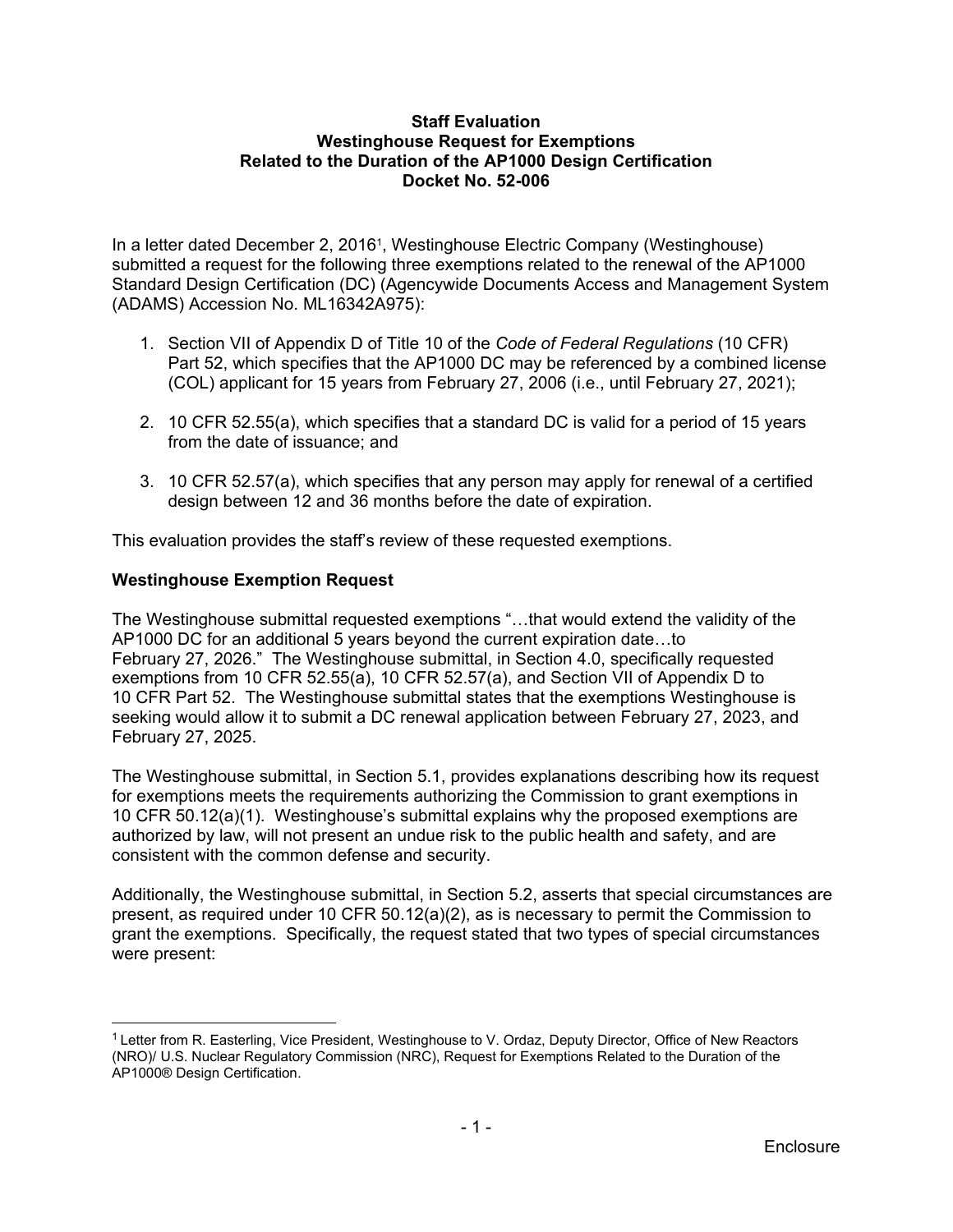(1) Under 10 CFR 50.12(a)(2)(ii), application of the regulation in the particular circumstances would not serve the underlying purpose of the rule or is not necessary to achieve the underlying purpose of the rule.

In Section 5.2.1 of its exemption request, Westinghouse states that the underlying purpose of the rules under consideration, specifically the 15-year certification period, is "…to permit more operating experience with a given design to accumulate before the certification comes up for renewal…," as described in the April 18, 1989, final rule, "Early Site Permits; Standard Design Certifications; and Combined Licenses for Nuclear Power Reactors" (54 FR 15382). Westinghouse describes how application of the DC renewal regulations, which would require an application for renewal by February 27, 2020, does not meet the underlying purpose of the regulations because the timeframe for accumulation of construction and initial operating experience of four partially constructed AP1000 units—Vogtle Electric Generating Plant (Vogtle) Units 3 and 4 and Virgil C. Summer Nuclear Station (Summer) Units 2 and 3—extends well beyond the renewal deadline. Further, Westinghouse's application explained how, under the schedule for construction and initial operation of the Vogtle and Summer AP1000 units, delaying the deadline for renewal of the AP1000 DC for 5 years would allow sufficient time for lessons learned from construction and initial operation to be identified, evaluated, and considered for inclusion in an application for DC renewal.

(2) Under 10 CFR 50.12(a)(2)(iii), compliance would result in undue hardship or other costs that are significantly in excess of those contemplated when the regulation was adopted, or that are significantly in excess of those incurred by others similarly situated.

In Section 5.2.2 of its exemption request, Westinghouse states that if it were required to submit a renewal application within the window required by the DC renewal regulations, the renewal process would result in inefficiencies, undue hardship, and excessive costs. Westinghouse argues that it would not be able to account for lessons learned from construction and operating experience in an efficient manner because having to make multiple amendments to its renewal application would be inconsistent with NRC's goal of "complete and high-quality applications" that "support the NRC's goal of a 42-month safety review."

The Westinghouse request identified the following benefits:

 $\overline{a}$ 

- more efficient preparation and review of the renewal application;
- allowing Westinghouse to focus on construction of new AP1000 units at Vogtle and Summer<sup>2</sup>; and
- allowing for a more comprehensive application that would include future lessons learned from construction, startup, and early operation

<sup>&</sup>lt;sup>2</sup> Subsequent to Westinghouse requesting the exemptions, AP1000 construction activities stopped at the Summer site.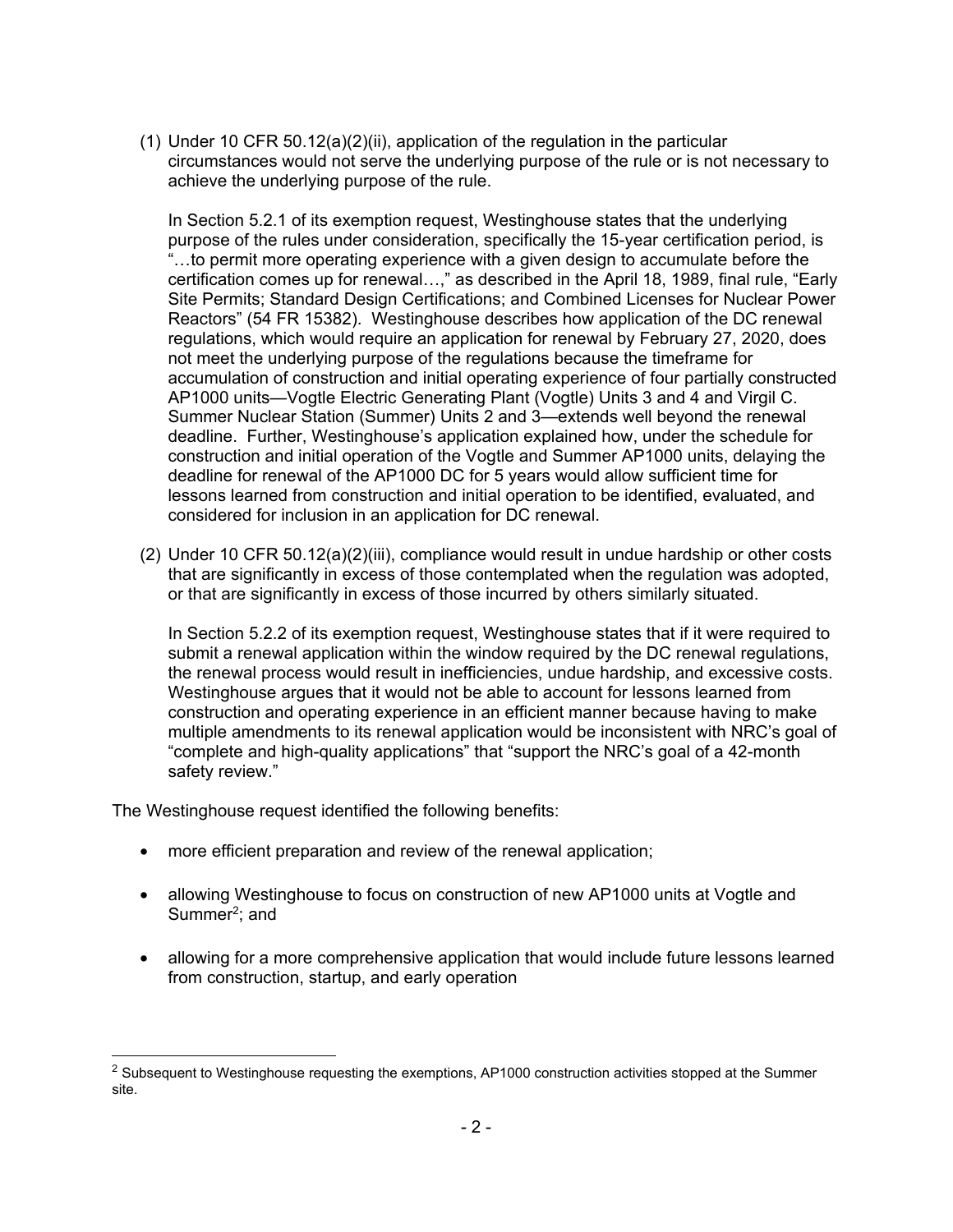### **Staff Evaluation**

The Commission's regulations applicable to renewal of a DC appear in 10 CFR 52.55, "Duration of certification," and 10 CFR 52.57, "Application for renewal." The regulation 10 CFR 52.55(a) specifies that a standard DC is valid for a period of 15 years from the date of issuance (the date for the AP1000 certification is provided in 10 CFR 52, Appendix D, Section III). The regulation in 10 CFR 52.55(b) provides that a DC continues to be valid beyond the date of expiration in any proceeding on an application for a COL or operating license (OL) that references the design if the COL or OL application is docketed before the expiration date of the certification or, if a timely application for DC renewal has been filed, during the period before the Commission's decision as to whether to renew the certification. A DC also continues to be valid beyond the day of expiration in a hearing held under 10 CFR 52.103, "Operation under a combined license," before operation begins under a COL that references the DC.

The regulation in 10 CFR 52.57(a) specifies that "…any person may apply for renewal of the certification…" during the period "…[n]ot less than 12 nor more than 36 months before the expiration of the initial 15-year period…" of the certification. This time period corresponds to the "timely application for renewal" specified in 10 CFR 52.55(b). The regulation in 10 CFR 52.57(b) also addresses situations in which a certified design continues to be valid beyond the date of its expiration. Specifically, a DC for which a timely application for renewal has been filed remains in effect until the Commission has determined whether to renew the certification. If the certification is not renewed, it continues to be valid in certain proceedings in accordance with 10 CFR 52.55.

The relief Westinghouse is seeking through its request cannot be accomplished entirely by issuing exemptions to Westinghouse. While relief from the timely renewal requirements may appropriately be granted to Westinghouse as a renewal applicant, relief from requirements that relate to the ability of COL applicants to reference a DC should be requested by a COL applicant based on its own particular special circumstances. The staff will grant Westinghouse an exemption from the timely renewal requirement in 10 CFR 52.57(a). However, the staff will deny the first and second of Westinghouse's requested exemptions because the relief Westinghouse seeks by exemptions is not for itself but for unnamed future COL applicants. Therefore, as discussed below, the staff will deny those portions of the exemption request for which Westinghouse is not eligible to receive relief.

The first and second exemptions in Westinghouse's request are intended to extend the 15-year period during which the DC is valid by 5 years—that is, the period during which a COL applicant can reference the current DC in its application. The 15-year duration of a DC is established by 10 CFR 52.55(a), and 10 CFR Part 52, Appendix D, Part VII, which address when an applicant may reference the AP1000 design. These regulations pertain to future COL applicants' ability to reference the AP1000 design certified by NRC rulemaking, and exemptions from them require consideration of the particular special circumstances of the "interested person" (i.e., the COL applicant), pursuant to the provisions of 10 CFR 50.12(a). Special circumstances related to the ability to reference the DC do not pertain to Westinghouse. Westinghouse is not a prospective COL applicant, and would therefore not be the beneficiary of exemptions that affect the interests of COL applicants. Further, the DC is an NRC rule, not a license held by Westinghouse. Granting the first and second exemptions to Westinghouse would have the effect of granting exemptions to an unspecified group of prospective COL applicants. Resolving issues generically is more appropriate for a rulemaking than an exemption, which is intended for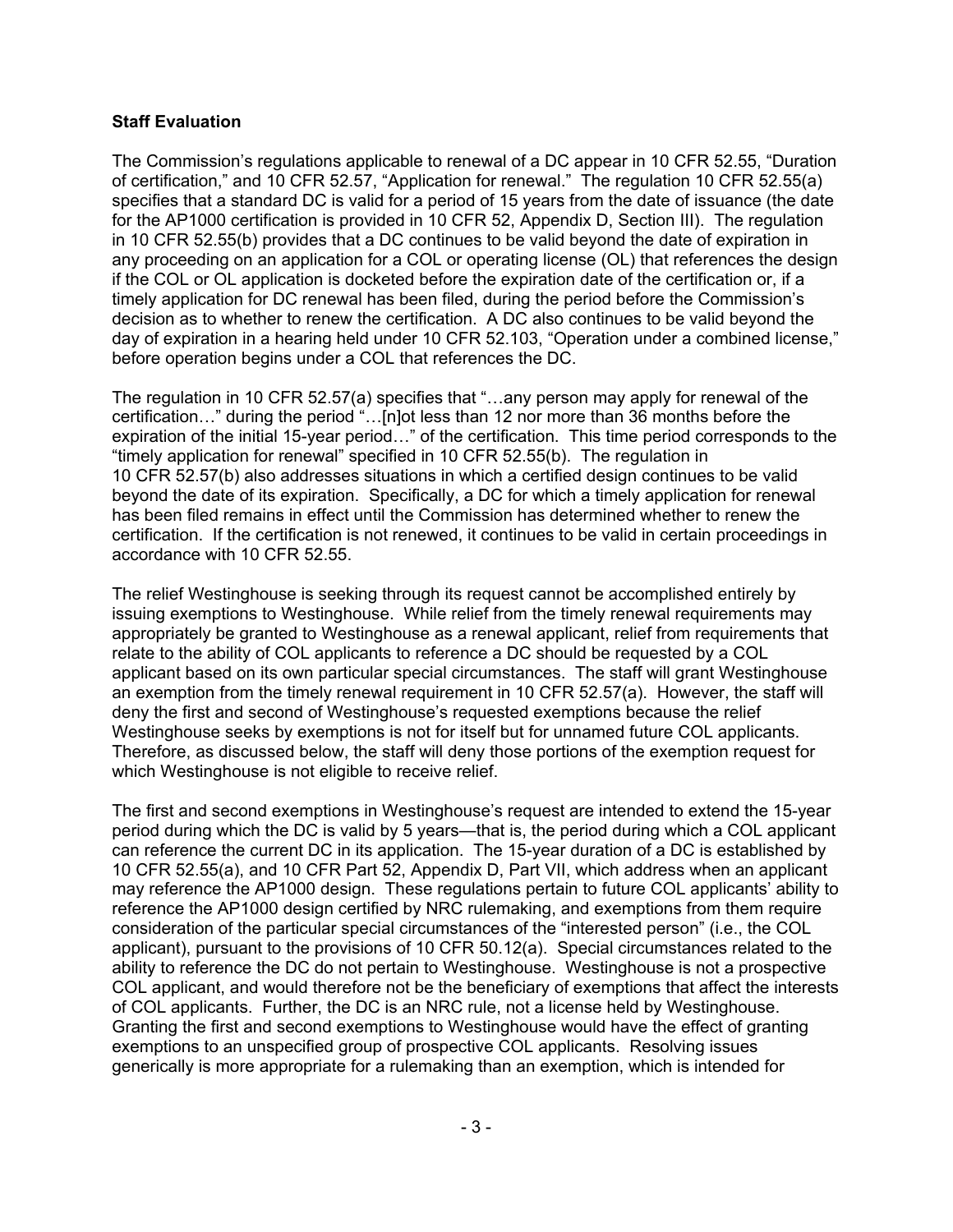case-specific relief based on particular circumstances. Accordingly, the staff will not grant these two exemptions.

Under the staff's decision to grant an exemption to the timely renewal filing requirement in 10 CFR 52.57(a), the current AP1000 DC would still expire on February 27, 2021, and the current design could not be referenced after its expiration. Once the NRC accepted a timely renewal application, the design proposed in the renewal application could be referenced at the COL applicant's risk, consistent with 10 CFR 52.55(c).

The Westinghouse request for exemptions contained information for completing the four AP1000 units under construction in the U.S. (two at Vogtle and two at Summer). However, this information became out of date after it was submitted. $3$  More recent information from the licensee for the Vogtle site is relevant and supports the staff's decision to grant the exemption to the timely renewal requirement. For the Vogtle site, Southern Company, the corporate parent of Southern Nuclear Operating Company, one of the Vogtle COL licensees, recently estimated completion of the two Vogtle units in November 2021 and November 2022, approximately 1 year and 2 years, respectively, after the latest finish date Westinghouse provided in its exemption request.4 The schedule information is relevant because Westinghouse provided it to support its assertion that special circumstances of 10 CFR 50.12(a)(2)(i) are present specifically regarding operating experience.

In the exemption request, Westinghouse explained that the 5-year extension it sought was based on all four domestic units beginning operation by the fourth quarter of CY 2020, and on submitting its renewal application 54 months (4<sup>1/2</sup> years) later. This schedule accounted for one fuel cycle of operation, time to identify and evaluate the design changes, lessons learned, and operating experience; and time to develop and submit the renewal application.5 This resulted in a Westinghouse plan to submit the renewal application by the first quarter of CY 2025.

In the staff's consideration of special circumstances necessary to grant an exemption, described below, the staff considered that lessons learned from only a single unit would justify granting the exemption, and the 39-month period between the currently scheduled completion of Vogtle Unit 3 (November 2021) and the February 27, 2025, application acceptance deadline would be sufficient time to complete startup testing and initial operation, identify and evaluate lessons learned, and develop, submit, and accept a renewal application.

-

<sup>3</sup> For the AP1000 units under construction at the Summer site, the staff is not considering information in the exemption request (see page 10 of the request) about the scheduled startup of Summer Unit 3 in the fourth quarter of the calendar year (CY) 2020 because AP1000 construction activities stopped at the Summer site (ADAMS Accession No. ML17229B487). At the time construction activities had stopped at the Summer Unit 2 and Unit 3 site, SCANA Corporation (SCANA is not an acronym, but is taken from the letters in South Carolina), one of the COL licensees, estimated completion of the two units in December 2022 and March 2024, reflecting a delay of over 3 years (*Power Magazine*, "UPDATED: SCANA, Santee Cooper Abandon V. C. Summer AP1000 Nuclear Units, Citing High Costs," July 31, 2017).

<sup>4</sup>*Southern Company News Release*, "Southern Company subsidiary Georgia Power files recommendation to complete construction of Vogtle nuclear expansion." August 31, 2017.

<sup>&</sup>lt;sup>5</sup> For the original schedule, the period between the dates cited by Westinghouse for unit startup (October 1 to December 31, 2020), and application acceptance (before February 27, 2025), would be in the range of 50 to 53 months rather than the 54 months cited.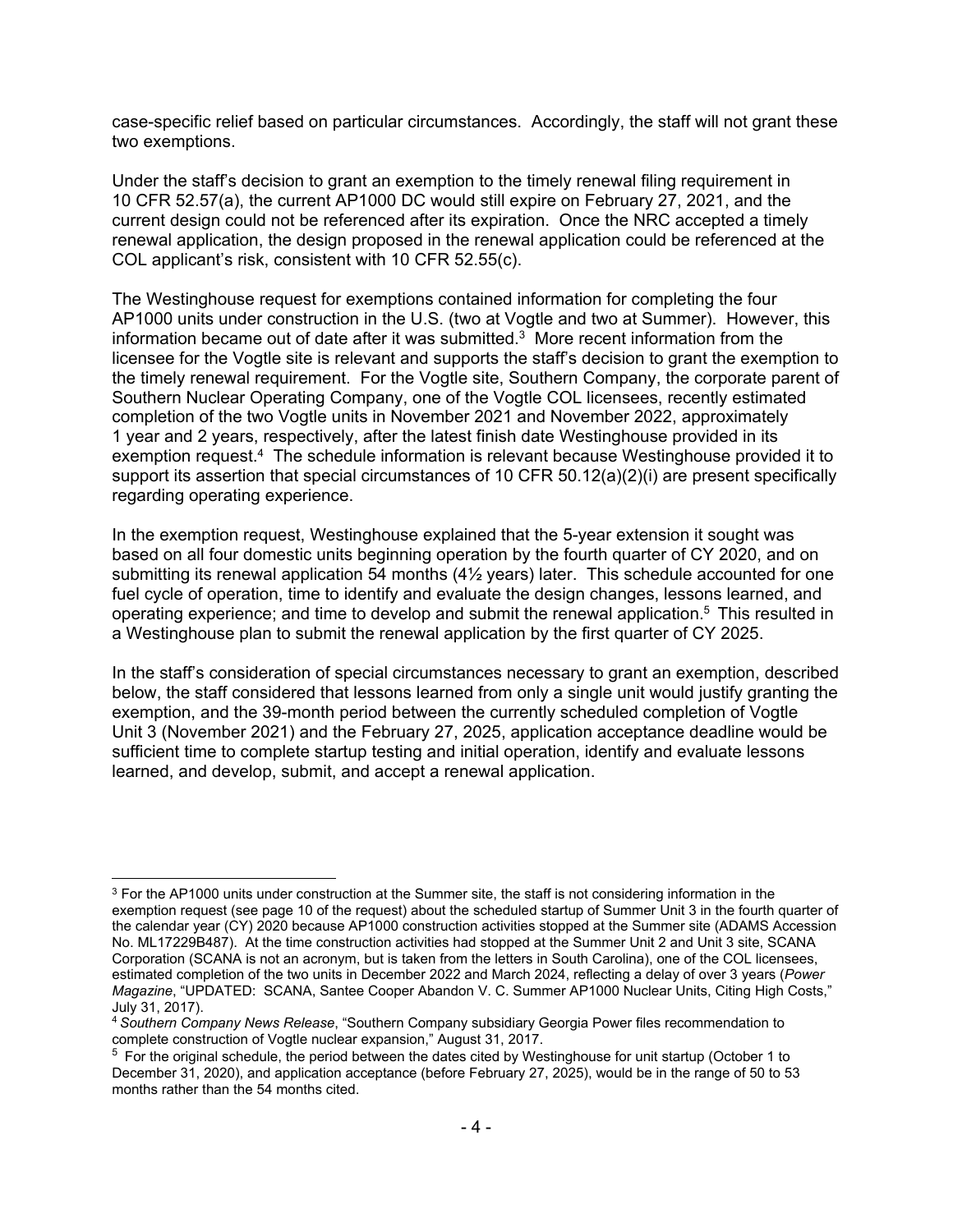## *Authority of the Commission to Grant Exemptions*

The staff reviewed the Westinghouse exemption request from the timely renewal requirement of 10 CFR 52.57(a) against the requirements in 10 CFR 50.12(a)(1) and 10 CFR 50.12(a)(2) authorizing the Commission to issue an exemption.

For 10 CFR 50.12(a)(1), as described below, the staff considered whether an exemption from the timely renewal requirement, to shift the timely renewal timeframe 5 years into the future, is authorized by law, will not present an undue risk to the public health and safety, and is consistent with the common defense and security.

For 10 CFR 50.12(a)(2), the staff considered whether special circumstances are present in that application of the regulation in the particular circumstances would not serve the underlying purpose of the rule or is not necessary to achieve the underlying purpose of the rule (10 CFR 50.12(a)(2)(ii)). The staff's evaluation of this requirement is also provided below. The Westinghouse application discussed both this special circumstance and the special circumstance that compliance would result in undue hardship or other costs that are significantly in excess of those contemplated when the regulation was adopted, or that are significantly in excess of those incurred by others similarly situated (10 CFR  $50.12(a)(2)(iii)$ ). As explained below, it was not necessary for the staff to consider Westinghouse's assertion that special circumstances under 10 CFR 50.12(a)(2)(iii) exist because the staff had already found that special circumstances under 10 CFR 50.12(a)(2)(ii) are present, and only one special circumstance is necessary to grant an exemption.

## *Authorized by Law*

This exemption would allow Westinghouse to apply for renewal of the AP1000 design certified in 10 CFR Part 52, Appendix D, "Design Certification Rule for the AP1000 Design," at a time later than that currently allowed by 10 CFR 52.55(a), 10 CFR 52.57(a), and Section VII of Appendix D to 10 CFR Part 52. Section VII of Appendix D to 10 CFR Part 52 establishes the expiration date of the AP1000 certified design as February 27, 2021. Therefore, the time period for applying for renewal allowed by 10 CFR 52.57(a), 12 to 36 months before this date, is between February 27, 2018, and February 27, 2020. The proposed exemption would allow Westinghouse to apply for renewal 5 years later, between February 27, 2023, and February 27, 2025. This exemption is a temporary exemption that would expire on February 27, 2025. There is no provision in the Atomic Energy Act or in any other law that prohibits a change to the allowable period during which Westinghouse could apply for renewal of the AP1000 certified design or limits the validity of the certification to 15 years. Therefore, the NRC staff has determined that granting the applicant's proposed exemption will not result in a violation of the Atomic Energy Act of 1954, as amended, or any Commission regulations. Because of these factors, the staff finds that granting the exemption from the timely renewal requirement is authorized by law, as required by 10 CFR 50.12(a)(1).

## *No Undue Risk to Public Health and Safety*

The timing provision for applying for a DC renewal is an administrative requirement. As described in CY 1989 final rule for 10 CFR Part 52 (54 FR 15382; April 18, 1989), the final rule extended the duration to 15 years to permit more operating experience with a given design to accumulate before the certification comes up for renewal or ceases to be available to COL applicants. A risk to public health and safety was not identified as a factor in determining the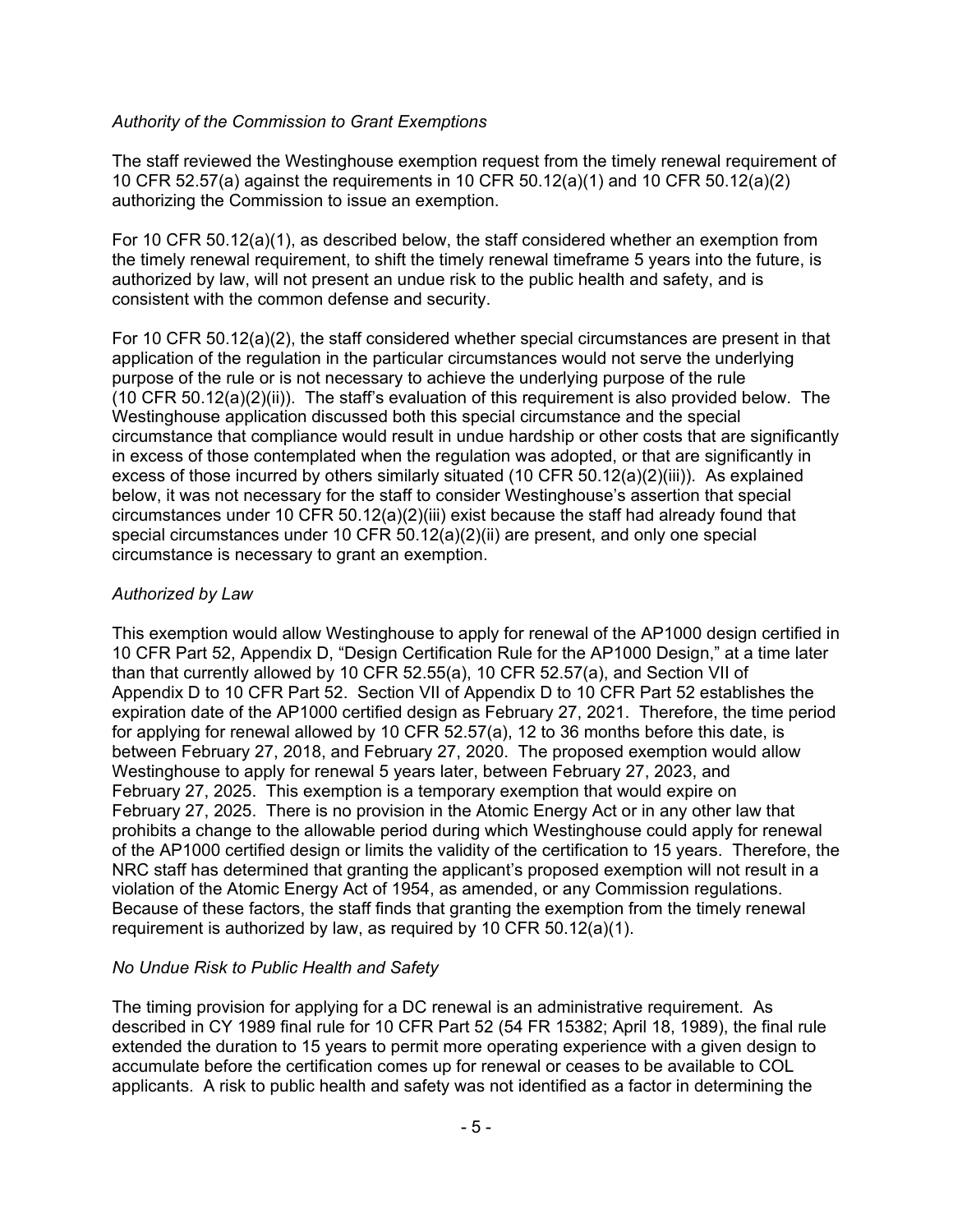15-year duration of the DC in the final or proposed rule for 10 CFR Part 52. In addition, the 5-year extension being requested in the exemption is far shorter than the 40-year duration of the COLs for Vogtle Units 3 and 4 and Summer Units 2 and 3 that incorporate by reference the AP1000 DC. Should a public health or safety issue related to the AP1000 certified design be identified, the Commission retains authority to address the issue through other regulatory mechanisms. For example, the provisions of 10 CFR 52.63, "Finality of standard design certifications," allow the Commission to modify, rescind, or impose new requirements on a certified design if necessary to provide adequate protection of the public health and safety. COL applicants and licensees also can use—and already have used—existing processes (i.e., departures, exemptions requests, and license amendments) to revise their design bases to incorporate changes to address safety issues on a site-specific basis. Because of these factors, the staff finds that granting the exemption from the timely renewal requirement provides no undue risk to public health and safety.

#### *Consistent with Common Defense and Security*

The proposed exemption to the timely renewal requirement would allow Westinghouse to delay an application to renew the AP1000 certified design by 5 years. This delay would not alter or affect any design aspect of the current AP1000 certified design related to safety or security or affect the physical or cyber security or plant safeguards information. Additionally, should a defense or security issue related to the AP1000 certified design be identified, the Commission retains authority to address the issue through regulatory mechanisms. Similar to the provision for modifying, rescinding, or imposing new requirements for purposes of protecting public health and safety, the Commission retains the same authority in 10 CFR 52.63, if necessary, to provide for the common defense and security. Because of these factors, the staff finds that granting the exemption from the timely renewal requirement is consistent with the common defense and security.

#### *Special Circumstances*

Under 10 CFR 50.12(a)(2)(ii), special circumstances are present whenever application of the regulation in the particular circumstances would not serve the underlying purpose of the rule or is not necessary to achieve the underlying purpose of the rule. The proposed exemption would allow Westinghouse to delay its application to renew the AP1000 certified design by 5 years. The proposed delay would extend the period for timely renewal by 5 years, but not the validity period of the design such that it could be referenced by a COL applicant. The underlying purpose of the 15-year duration is, as described in the 1989 final rule for 10 CFR Part 52, to permit more operating experience with a given design to accumulate before the certification comes up for renewal or ceases to be available to COL applicants.

The staff reviewed the information pertaining to special circumstances of 10 CFR 50.12(a)(2)(ii) in Section 5.2.1 of the Westinghouse submittal. The staff also considered relevant updated schedule information for construction of the AP1000 units at the Vogtle site. The staff considered whether the current schedule requirement to apply for renewal by February 27, 2020, would not serve the underlying purpose of the DC renewal regulations or is not necessary to achieve the underlying purpose of the DC renewal regulations because the timeframe for accumulation of construction and initial operating experience of the AP1000 units at Vogtle extends well beyond the renewal deadline. The likely construction schedule and timeframe during which information would be gathered extends beyond the February 27, 2020, deadline currently established under existing regulations. The staff agrees that, in this case, a